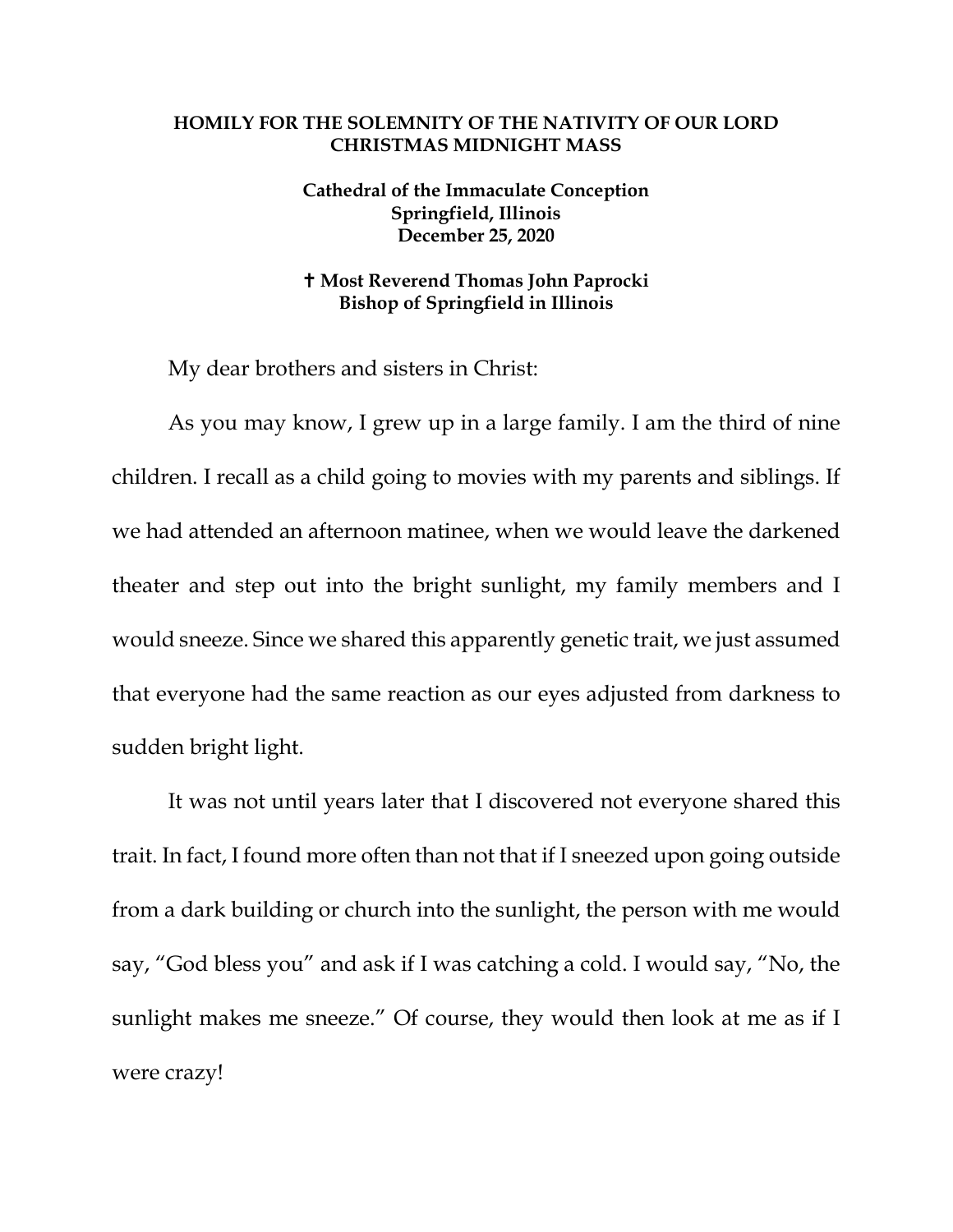So when I became bishop of our diocese and Father Alford was serving as my Master of Ceremonies, we were walking out after Mass one day from a church with a very dark interior into the bright sunlight. Of course, I sneezed. Then Father Alford sneezed too! I looked at him and asked, "Did the sun make you sneeze?" He said, "Yes, that always happens when I leave a darkened place into bright sunlight." I felt so relieved. I was not going crazy and someone not only believes me about the sun making me sneeze but also has the same reaction himself!

So I did a little research and found out that there is actually a name for this condition: it is known as the photic sneeze reflex and is estimated to occur in 10 to 35 percent of the population, so indeed it does not affect everyone. It has also been given the scientific name of Autosomal Dominant Compulsive Helio-Ophthalmic Outbursts of sneezing syndrome, the acronym of which spells out as ACHOO. I kid you not! Apparently, this syndrome has been around for a while. The Greek philosopher Aristotle made reference to the phenomenon during the fourth century B.C.<sup>[1](#page-4-0)</sup>

One theory is that sneezing involves the optic nerve. A change in light may stimulate this nerve, creating the same sensation as having an irritant in the nose. This sensation could possibly be responsible for the sneeze.[2](#page-4-1)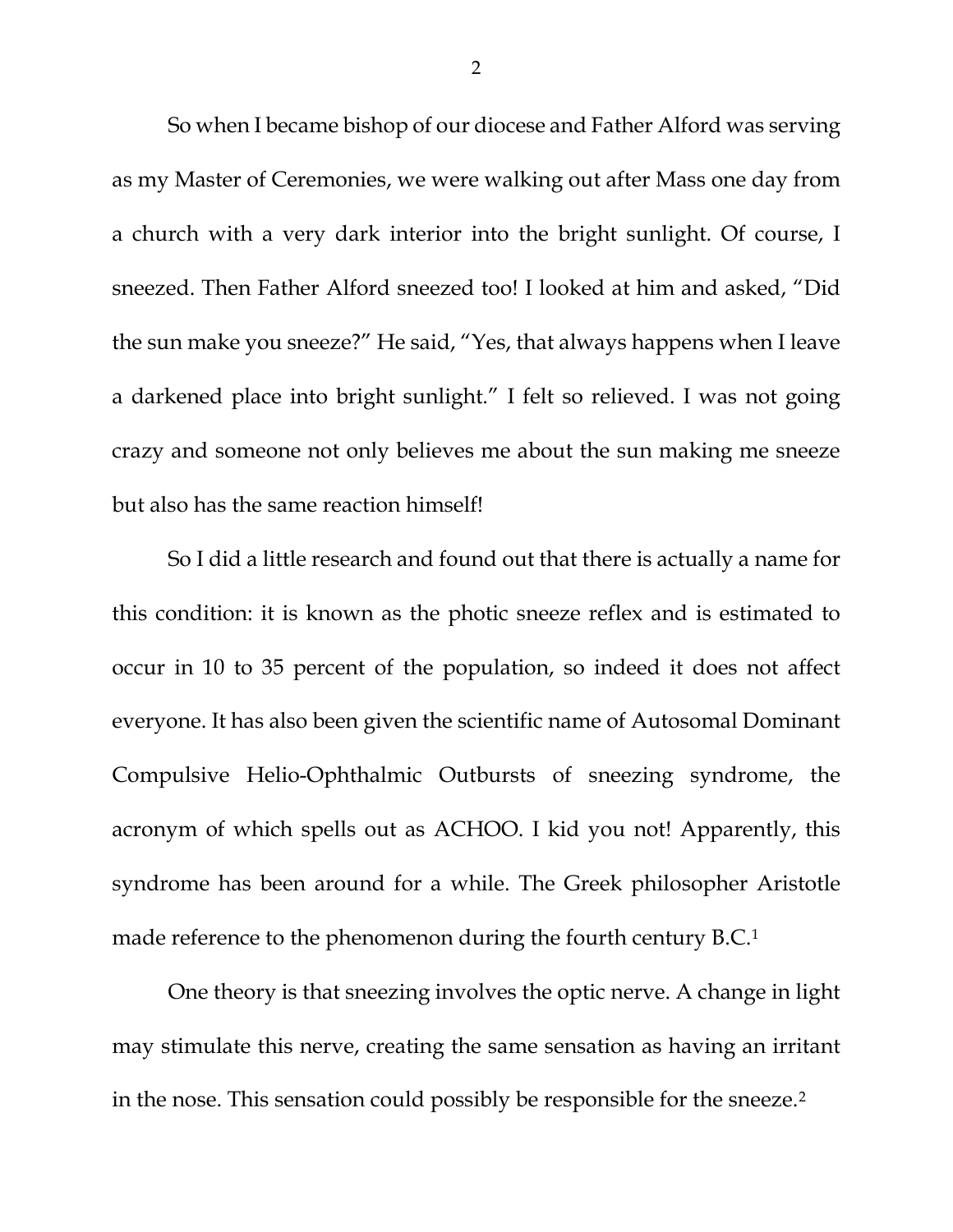I am telling you all this about photic sneeze reflex because of the first line of tonight's first reading from the Book of the Prophet Isaiah: "The people who walked in darkness have seen a great light; upon those who dwelt in the land of gloom a light has shone" (Isaiah 9:1).

A person like me who has photic sneeze reflex cannot help but wonder after reading that line whether these "people who walked in darkness" will sneeze after they "have seen a great light"! Of course, I am being facetious and do not mean this literally. But it does suggest to me that, just as it takes at least a few minutes for our eyes to adjust from darkness to a glaring light, perhaps our souls need to adjust gradually from the darkness of a sinful world to the overwhelming brightness with which Christ our Light fills the Kingdom of Heaven. After all, the Book of Revelation describes heaven in these terms: "Night will be no more, nor will they need light from lamp or sun, for the Lord God shall give them light" (Revelation 22:5).

Perhaps that is why the Messiah is referred to in the Canticle of Zechariah, the father of St. John the Baptist, as the "Dawn from on high" (Luke 1:78). If you think about the dawn, the sun rises slowly in the eastern sky. We do not go instantaneously from the darkness of night to the full glow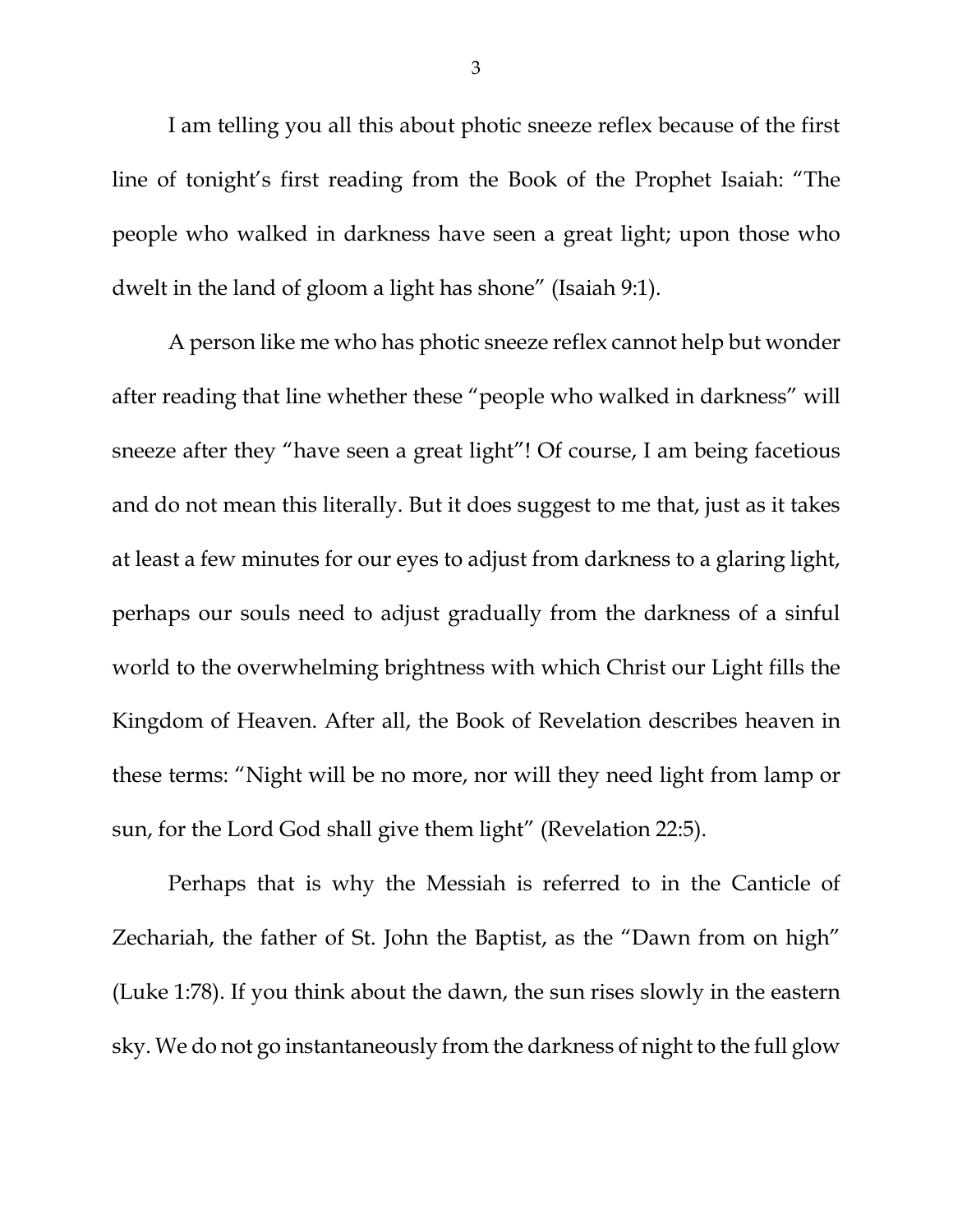of a bright sun. The sunlight grows steadily as the sun rises over the horizon. In this way, our eyes can adjust gradually to the increasing daylight.

So, too, God has chosen to reveal Himself to the world very subtly through the Incarnation of Christ, His Son. In this way, we come to see God through the eyes of faith as we perceive the face of God in Jesus, as Our Lord told His disciples, "Whoever has seen me has seen the Father" (John 14:9).

Christ is the light of the world (John 8:12). But God did not choose to reveal Himself to the world in a spectacular display of divine power. Rather, God reveals Himself to us in the birth of a small child in a manger. The power of God is then revealed gradually in the miracles that Jesus performed, His death on the cross, and His resurrection from the dead. God continues to show Himself to us in the world today in ways that are not always obvious, such as in the love of husband and wife, acts of charity for those in need, and the compassionate care provided for the sick and suffering.

The casual observer may miss the divine presence in these glimpses of God that are discernable to those who have eyes of faith. As St. Francis of Assisi said, "Out of love for us, God so humbles himself that he hides himself under the little form of bread." Indeed, Christ comes to us in this Eucharist.

4